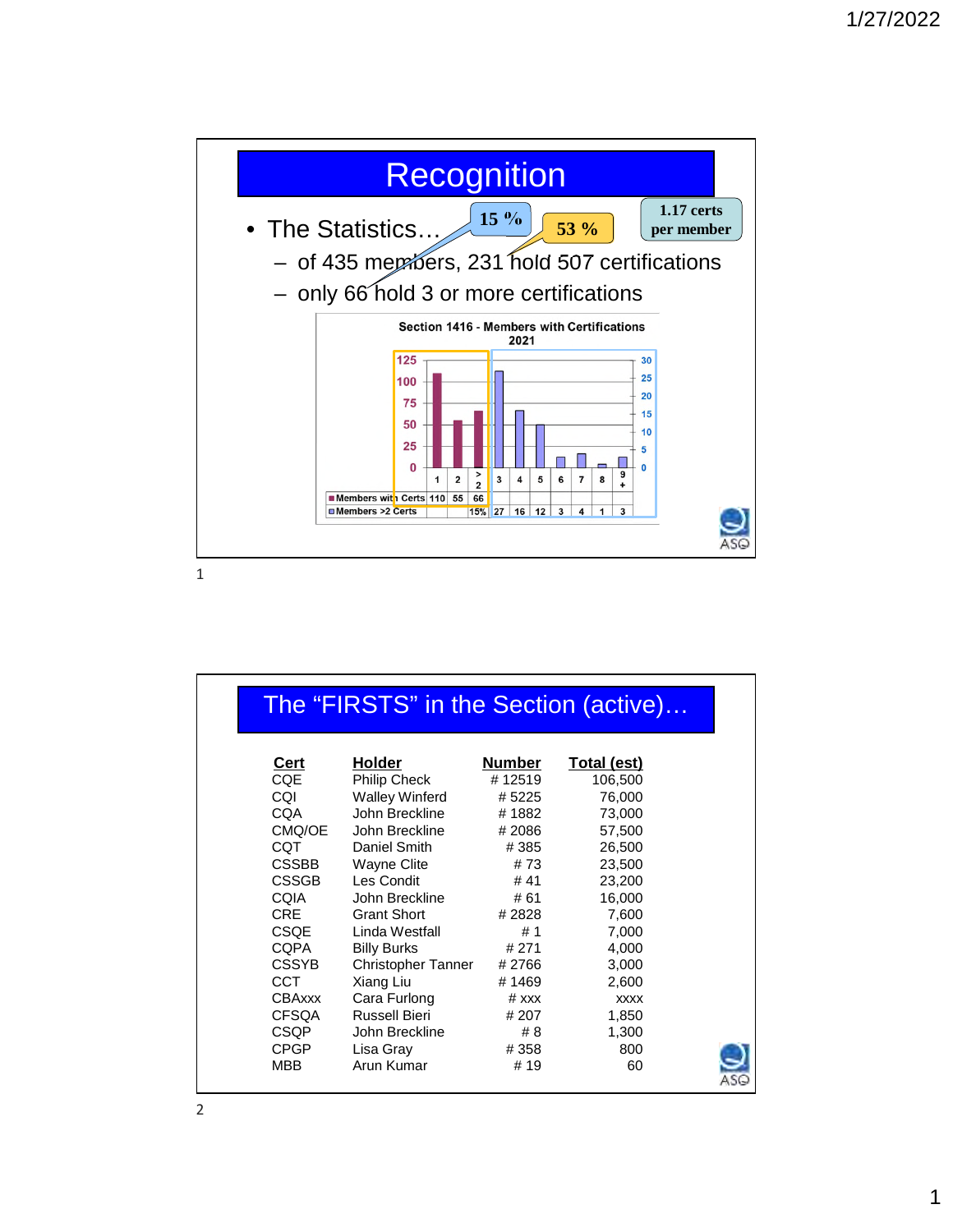|                                     | <b>Recognition</b>       |                         |  |  |
|-------------------------------------|--------------------------|-------------------------|--|--|
| • Three Certifications – 27 members |                          |                         |  |  |
| Srihari Acharya                     | Tony George              | Rick Needles            |  |  |
| Vivek Ajbani                        | David Goodrich           | Juliana Rusmanica       |  |  |
| Ernest Booth                        | <b>Syed Hassan</b>       | Keith Sampson           |  |  |
| Kateri Brunell                      | Jim Healy                | Peter Stamps            |  |  |
| Jennifer Butler                     | <b>Yanan Liu</b>         | <b>Richard Tanner</b>   |  |  |
| Paul Cummings                       | Michelle Locke           | <b>Suchitra Veera</b>   |  |  |
| <b>Trudy Davis</b>                  | James Maruschak          | Linda Westfall          |  |  |
| Lillian Dikovitsky                  | <b>Yelena Musheghyan</b> | <b>Gregory Williams</b> |  |  |
| Steven Fagan                        | <b>Matthew Neal</b>      | Brian Wish              |  |  |

**New to list in 2021**



3